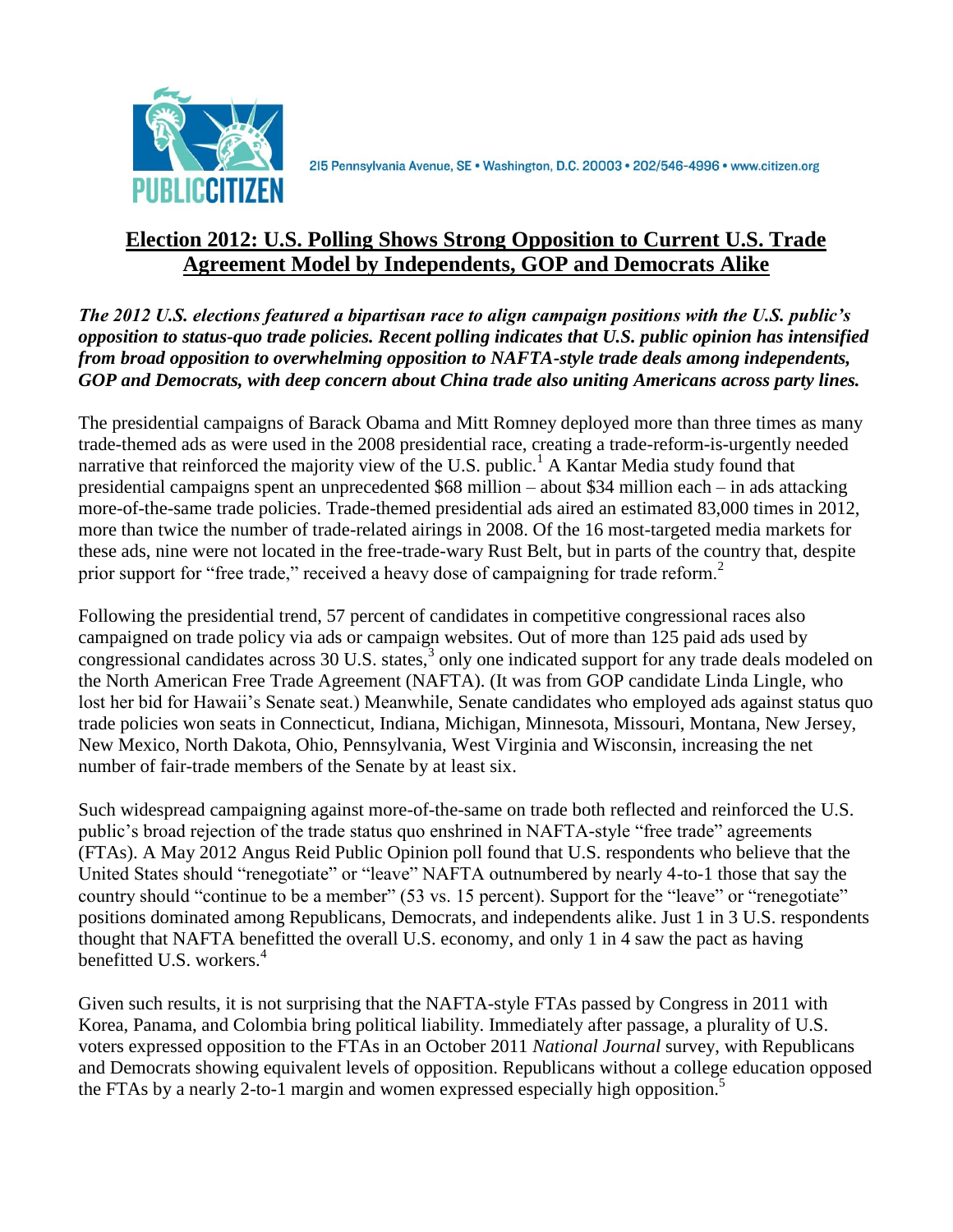Indeed, polls have consistently shown that Americans believe our trade policy plays a major role in putting our workers behind. In January 2011, most Americans said they believed that the trend towards a global economy was a bad thing for the country, compared with 60 percent who said it was a good thing in  $2001.<sup>6</sup>$ 

In 2010, while testing Democratic messages for voter response, Democratic polling firm Greenberg Quinlan Rosner Research found that 45 percent of voters were much more likely or somewhat more likely to support a Democratic candidate if he or she were to highlight an opponent's support of the Colombia, Panama and South Korea FTAs.<sup>7</sup> Of four possible messages, the anti-FTA message was just as powerful in swaying voters as a statement in support of tax cuts for the middle class rather than the rich. The anti-FTA message was more powerful than a message on opposing tax breaks for companies outsourcing American jobs and statements linking the opposing candidate to former President Bush's policies.

Overall, 53 percent of Americans in 2010 believed that FTAs have hurt the United States, up from 30 percent in 1999, with the shift mostly attributable to a change in thinking by upper-income Americans. Only 17 percent in 2010 believed that FTAs have benefited the United States. An NBC News-*Wall Street Journal* poll asking the same question in 2007 found that 46 percent of respondents believed FTAs were harmful compared to 28 percent who believed they were helpful. In other words, sentiment against FTAs shifted from a 3-to-2 margin in 2007 to a 3-to-1 margin in 2010. Among self-identified Tea Party supporters, 61 percent believed FTAs have hurt the United States, while "among those earning \$75,000 or more, 50 percent said free-trade pacts have hurt the U.S., up from 24 percent who said the same in 1999.<sup>78</sup>

Repeated polls have found trade-related outsourcing to be the foremost problem on the minds of U.S. voters. During an election cycle focused on job creation, a July 2012 poll conducted by the Mellman Group and North Star Opinion Research asked voters to name "the single biggest obstacle for creating manufacturing jobs in America today." "Our trade policies encourage outsourcing" was the top response.<sup>9</sup> Similarly, a September 2010 NBC News-*Wall Street Journal* poll found that the impact of trade and outsourcing was one of the only issues on which Americans of different classes, occupations and political persuasions agree. Eighty-six percent said outsourcing of jobs by U.S. firms to low-wage foreign nations is a top cause of our economic woes – by far the top concern, with deficits and health care costs well behind. Interestingly, the only causes that got a majority of support were related to corporate greed, not excessive regulation. Sixty-nine percent of Americans thought that "free trade agreements between the United States and other countries cost the U.S. jobs" – a new high for "free trade" opposition. Among those surveyed, Republicans were even more concerned than Democrats. Also noteworthy is that those who found no real impact from trade deals overtook those who felt that trade deals have been beneficial.<sup>10</sup>

*Republicans Want Fair Trade, Just Like Democrats***:** Republicans at all educational levels are highly skeptical of status quo trade policy. In a May 2011 *National Journal* poll, nearly 60 percent of Republicans at lower educational levels agreed with the statement that "international trade has been bad for the U.S. economy because imports have reduced demand for American-made goods, cost jobs here at home, and produced potentially unsafe products." Only 36 percent agreed with the alternative statement that "international trade has been good for the U.S. economy because demand for U.S. products abroad has resulted in economic growth and jobs for Americans and provided more choices for consumers." This skepticism has moved up the educational scale, with nearly half of college-educated Republicans also preferring the former statement. Most Republicans in both educational groups believed that "decisions by American companies to relocate jobs to other countries" has played "a major role" in "the high unemployment of the past few years;" and that competition from "lower-paid workers" abroad would inevitably lead to slower growth in Americans' income in the future.<sup>11</sup>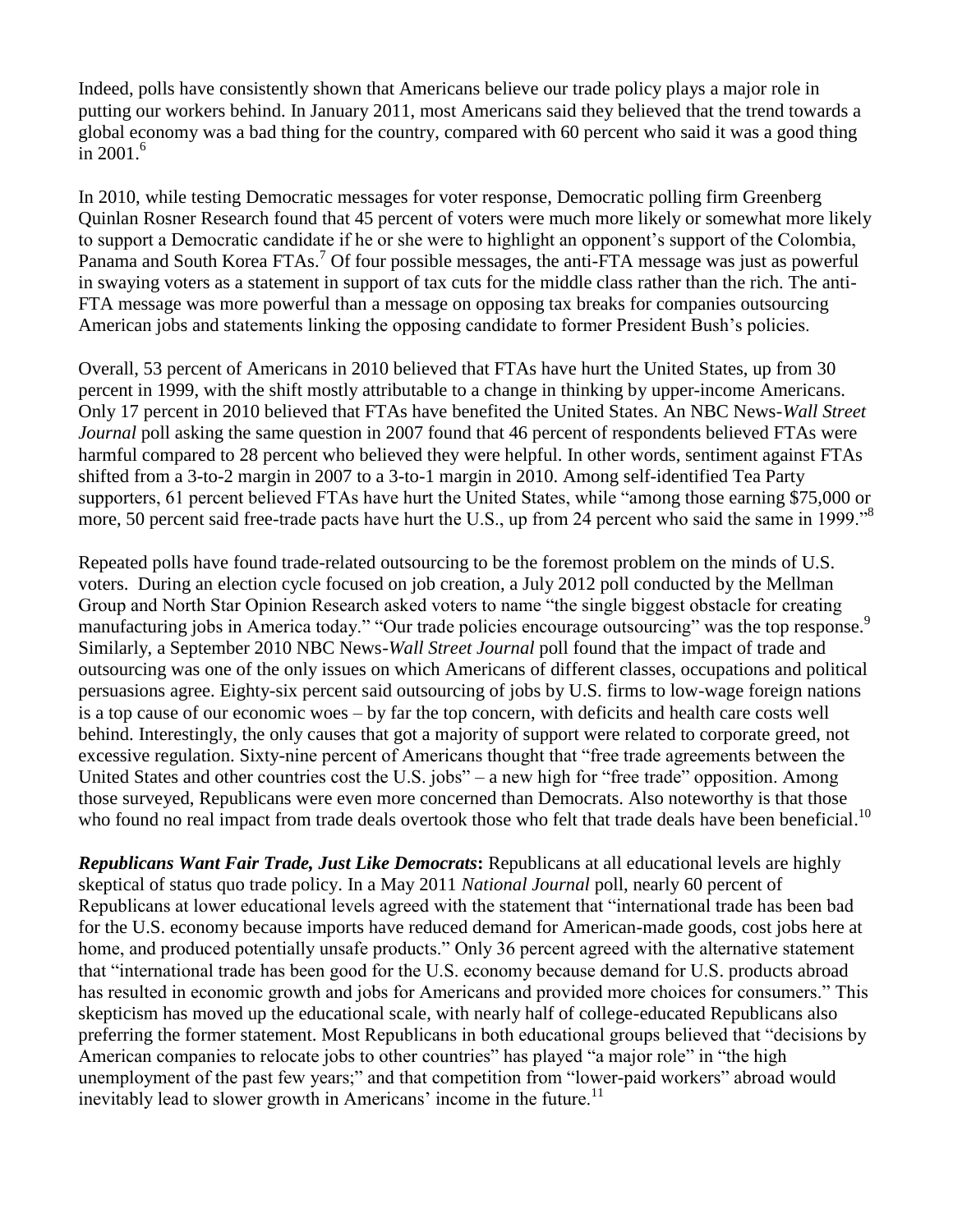*Post-Election Polling Shows Continued Public Demands for Fair Trade***:** Just after the November 2010 election, Greenberg Quinlan Rosner released the results of a poll<sup>12</sup> they took for Democracy Corps and Campaign for America's Future. Several interesting findings emerged:

- While many pundits have suggested that Americans are primarily upset at the Democratic Party or President Obama, Americans felt even less "warm" about corporations. Among voters, only 29 percent felt warm towards corporations, while the comparable number is only 13 percent among nonvoters. The numbers for big banks specifically were even worse in some regards: 12 percent among voters, and 16 percent among non-voters. These were lower ratings than for Obama, the Democrats, the GOP, Sarah Palin, Newt Gingrich, the NRA, labor unions and more. (Only "the state of the economy" garnered lower warm ratings, while "The Tea Party" fared poorly among non-voters.)
- Voters that voted for Democrats cited job offshoring as the most important issue facing the country, and said that the GOP candidate's support for job offshoring was the most important reason to not vote Republican.
- Polling respondents were read four distinct narratives of campaign messages that generic Democratic candidates ran on in 2010, and were asked whether that campaign narrative would make them more or less likely to vote for the candidate. The first reminded voters' of the GOP's role in creating the conditions behind the recession, the second criticized GOP support for job offshoring, the third focused on GOP support for "free trade agreements" and how America should instead give benefits to companies that create jobs in the country, the fourth criticized that Obama promised change but instead Democrats wrecked the economy. The third message did the best among voters, and the second message did the best among non-voters – both obviously dealing with fair trade themes.
- Regardless of how or whether they voted, poll respondents were asked to respond to whether they agreed with a set of statements about the state of the country. The first related to concerns about the size of the national debt, the second to Wall Street rather than Main Street being bailed out, the third about lack of bipartisanship, the fourth on corporate influence in election finance, the fifth on inequality and CEO bonuses, and the sixth and final message focused on job offshoring and the need to "make things in America." Eighty-nine percent of voters agreed with the sixth message on fair trade – more than any other narrative. Among non-voters, 85 percent agreed with the sixth message – second only to the third narrative about bipartisanship. Moreover, the percentage gap between those that agreed vs. disagreed with the fair trade message was the widest of all the narratives, i.e. it "won" by the largest margin.
- Poll respondents were asked whether they favored a series of two hypothetical policies that the next Congress could take up: upgrading our national infrastructure, or launching a five year fair trade plan that attacks job offshoring. The second plan fared significantly more favorably among both voters and non-voters, and there was also a larger (positive) gap between those that favored versus disapproved of the latter proposal.

So far so good. But then, poll respondents were asked a bizarre trade-related question: would they favor a hypothetical Democratic or hypothetical Republican proposal on trade. These were characterized as:

"On trade and exports, the Democratic leaders say we need to double our exports over the next five years, that requires ending subsidies to corporations that send jobs abroad, passing trade agreements to open markets, enforcing an even playing field for US companies, and working globally to limit trade imbalances."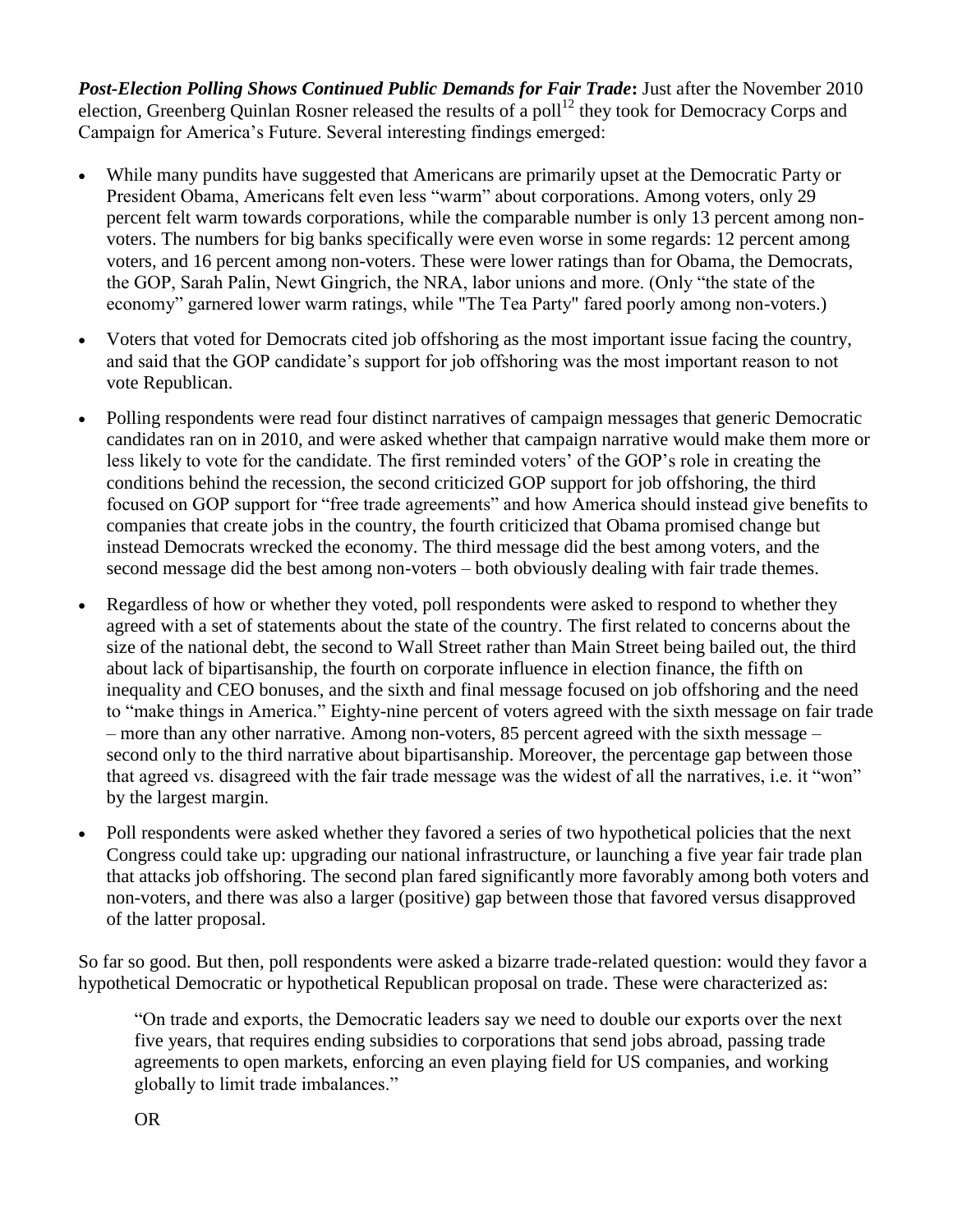"On trade and exports, the Republican leaders say we need to increase our exports, and that requires passing more trade agreements, getting government out of the way. American workers can compete and win with any workers across the world."

When given these binary alternatives, more voting respondents favored the GOP proposal, while more non-voting respondents favored the Dem proposal. In other words, the only way for Democrats to squander the significant advantage that robust fair trade advocacy brings for them is to start sounding too much like Republicans, blur the line between the parties, and insist on "passing more trade agreements."

Greenberg and CAF anticipated this argument, and tested an alternative set of messages:

"On trade and exports, the Democratic leaders say, It's time to challenge countries like China that are taking our jobs, end subsidies to corporations that send jobs abroad, stop passing NAFTA-like trade deals until we have a national strategy for making things in America and exporting goods, not jobs."

OR

"On trade and exports, the Republican leaders say we need to increase our exports, and that requires passing more trade agreements, getting government out of the way. American workers can compete and win with any workers across the world."

Unsurprisingly, Democrats regain the upper hand when their position is described as blocking more NAFTA-like deals and aggressively creating jobs. A significantly higher percentage of voters and nonvoters alike said that they "strongly support" the first statement, while support for the Republican position dropped among both voters and non-voters. And, as Greenberg's crosstabs show,<sup>13</sup> the stronger statement helped Democrats especially with swing voters, independents, and their own base – all of whom were relatively more turned off by the blurry message. In other words, as Public Citizen found in an analysis of 182 races in the 2010 election, the best defense is a good fair trade offense.<sup>14</sup>

## *Recent Polling Data Confirm Earlier Findings of U.S. Public Opposition to Status Quo Trade*

Mellman Group / North Star Opinion Research, June 28-July 2, 2012

- U.S. voters supported Buy America policies by a 12-to-1 margin. The overwhelming support has grown since prior iterations of the same poll – Buy America received an 11-to-1 margin of support in 2011 and a 5-to-1 margin in  $2010$ .<sup>15</sup>
- Buy America enjoyed resounding support across the political spectrum, with 91 percent of Democrats, 87 percent of Republicans, and 87 percent of independents all favoring Buy America provisions.<sup>16</sup>

*USA Today* / Gallup, Nov. 20-22, 2009<sup>17</sup>

 Twice as many Americans volunteered that "keeping manufacturing jobs here/stopping sending overseas" and "higher taxes on imports/Buy American" are the best ways to create more U.S. jobs, as compared with other policies (like lowering taxes).

Pew Research Center for the People and the Press, April 28, 2009<sup>18</sup>

Forty percent of Americans – including 42 percent of Republicans and 45 percent of independents – said that "free trade agreements – like NAFTA, and the policies of the World Trade Organization" (WTO) have been "a bad thing" for the United States, while 10-15 percent less of each demographic said they have been a good thing. This is a dramatic reversal from a 2004 poll in which Americans believed that these trade agreements have been a good thing, by a 47-34 margin.